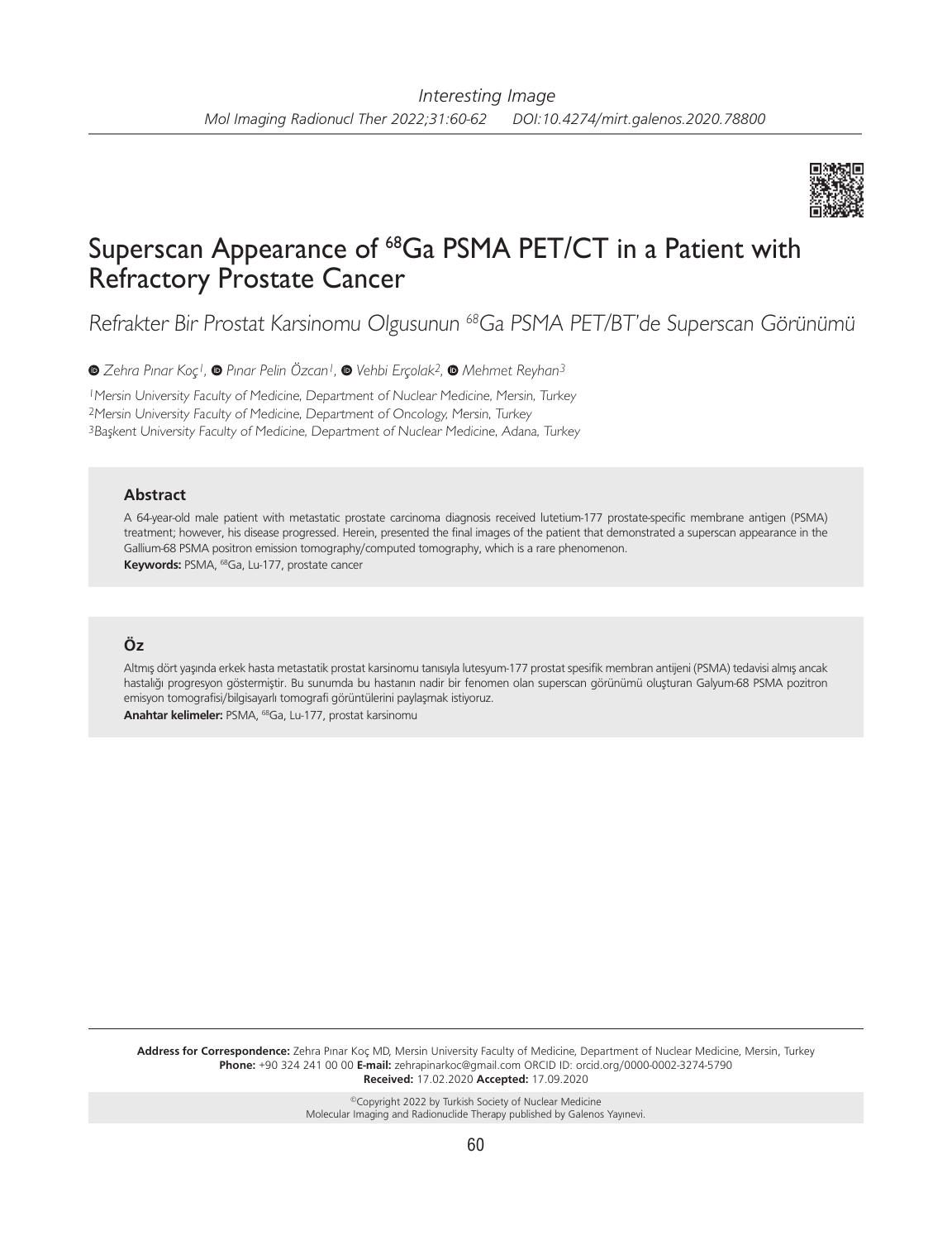

Figure 1. (A) A 64-year-old male patient with metastatic prostate carcinoma was subjected to Gallium-68 (<sup>68</sup>Ga) prostate-specific membrane antigen (PSMA) positron emission tomography/computed tomography (PET/CT). The imaging was performed 60 min after intravenous administration of 5 mCi (435 mBq) Ga-68 PSMA in the craniocaudal direction in three-dimensional acquisition mode and 1 min per bed position with nondiagnostic CT scan for the attenuation correction. The <sup>68</sup>Ga PSMA imaging demonstrated disseminated disease involvement of the bone-bone marrow and multiple lymph nodes. The patient received multiple cycles of lutetium-177 (Lu-177) PSMA treatment. The patient had refractory disease, and 1 month after the last Lu-177 treatment, he was referred for the <sup>68</sup>Ga PSMA PET/CT for treatment response evaluation. Bilateral cervical, supraclavicular, axillary, mediastinal, and abdominal lymph nodes, pleural lesions, and bone-bone marrow infiltration were observed with significantly increased activity accumulation without non-lesion uptake except kidney and faint liver-spleen activity [(C, D) maximum intensity projection image of the <sup>68</sup>Ga PSMA PET/ CT in the anterior and posterior projection, respectively].

Previous investigations demonstrated that superscan appearance is a consequence of the proportionally significantly increased metastatic lesions compared to normal tissues. Superscan was previously described in bone scintigraphy imaging, which is not a rare phenomenon for bone scintigraphy (1). However, this phenomenon is rare for <sup>18</sup>fluorine-fluorodeoxyglucose (<sup>18</sup>F-FDG) PET/CT imaging (2,3,4,5). Only a few case reports were reported for the PET/CT with <sup>68</sup>Ga labeled radiopharmaceuticals. Chan and Schembri (6) reported a case presentation of both <sup>68</sup>Ga DOTATATE and <sup>18</sup>F-FDG PET/CT superscan. Another case report has demonstrated both bone scintigraphy and meta-iodobenzylguanidine superscan in the same patient (7). The only case report of skeletal superscan appearance in the <sup>68</sup>Ga PSMA PET/CT was presented by Agarwal et al. (8). To the best of our knowledge, this is the only report of a case with lymph nodes and skeletal superscan appearance in the <sup>68</sup>Ga PSMA imaging.

#### **Ethics**

**Informed Consent:** The informed consent of the patient was obtained.

**Peer-review:** Externally peer-reviewed.

#### **Authorship Contributions**

Surgical and Medical Practices: Z.P.K., P.P.Ö., V.E., M.R., Concept: Z.P.K., P.P.Ö., Design: Z.P.K., P.P.Ö., Data Collection or Processing: Z.P.K., P.P.Ö., V.E., M.R., Analysis or Interpretation: Z.P.K., P.P.Ö., V.E., M.R., Literature Search: Z.P.K., P.P.O., Writing: Z.P.K., P.P.O.

**Conflict of Interest:** No conflict of interest was declared by the authors.

**Financial Disclosure:** The authors declared that this study received no financial support.

### **References**

- Kim SE, Kim DY, Lee DS, Chung JK, Lee MC, Koh CS. Absent or faint renal uptake on bone scan. Etiology and significance in metastatic bone disease. Clin Nucl Med 1991;16:545-549.
- 2. Kim DW, Kim CG, Park SA, Jung SA, Yang SH. Metabolic super scan in F-FDG PET/CT imaging. J Korean Med Sci 2010;25:1256-1257.